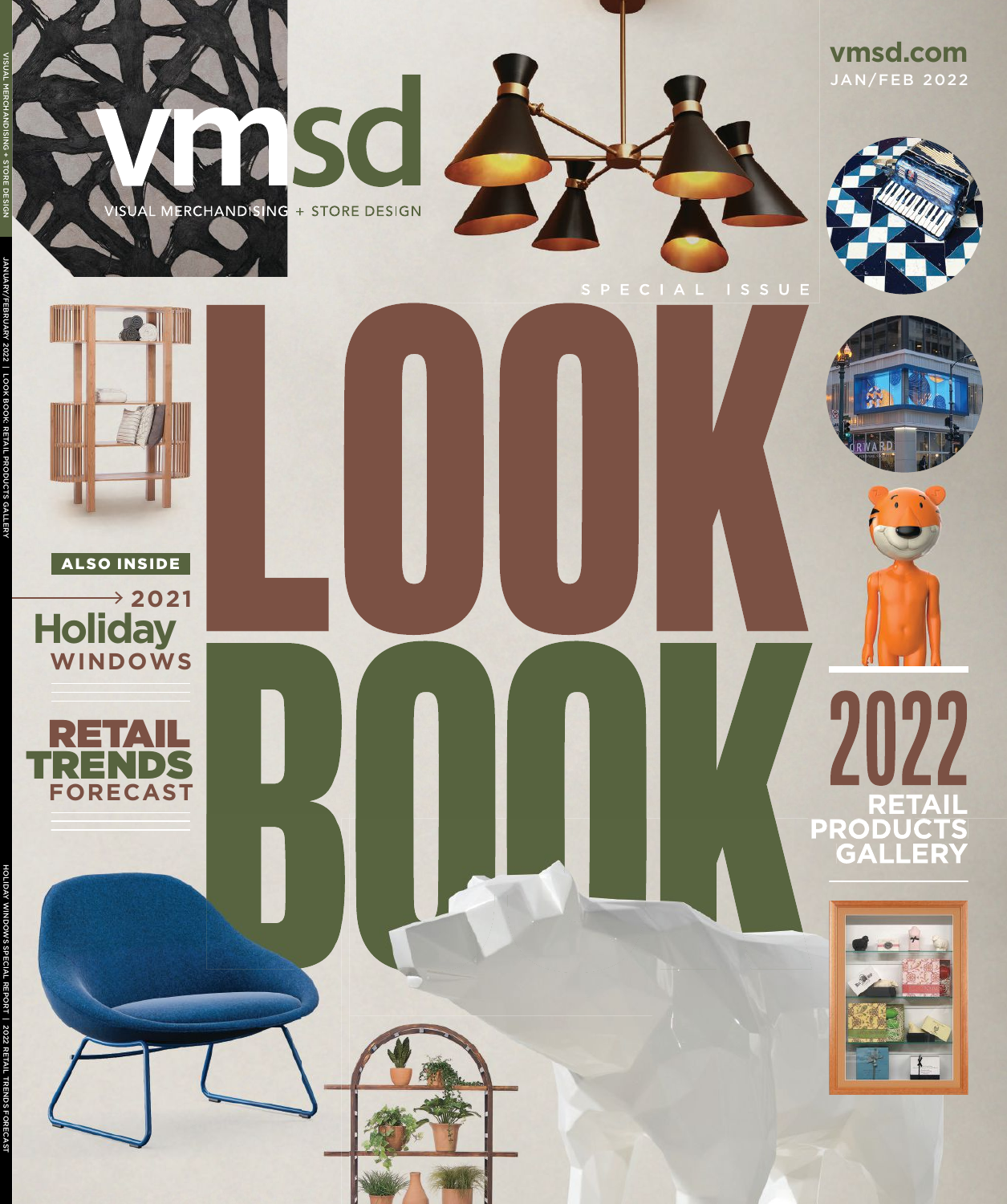

## MATERIALS & WALLCO

#### Chemetal chemetal.com

**Surface Mode** is a new, metal design material that's thicker and without a supportive laminate backer, making it easier to install and more affordable. Made from aluminum, the panels are more easily repurposed, recycled or freecycled.

# SCRATCHING THE SURFACE

So much of a space's first impression depends on the colors, the finishes, the surfaces and the textures. We choose to spend time in places that make us feel comfortable, that match our own personal expressions. Materials and wallcoverings in 2022 are unique in that they're more than simply mood-making. They're often conscious of their own footprints;

they're bold and modern, but also warm and natural; they're bright and minimalistic, but also dark and brooding. They are multidimensional, just like us.

Here, you'll see a collection of materials that are sure to prove themselves as the cherry on top of your entire design, acting as both the glue as well as the mirror, holding it all together and reflecting what you hope you've achieved in the process. *—Michael Woodson*